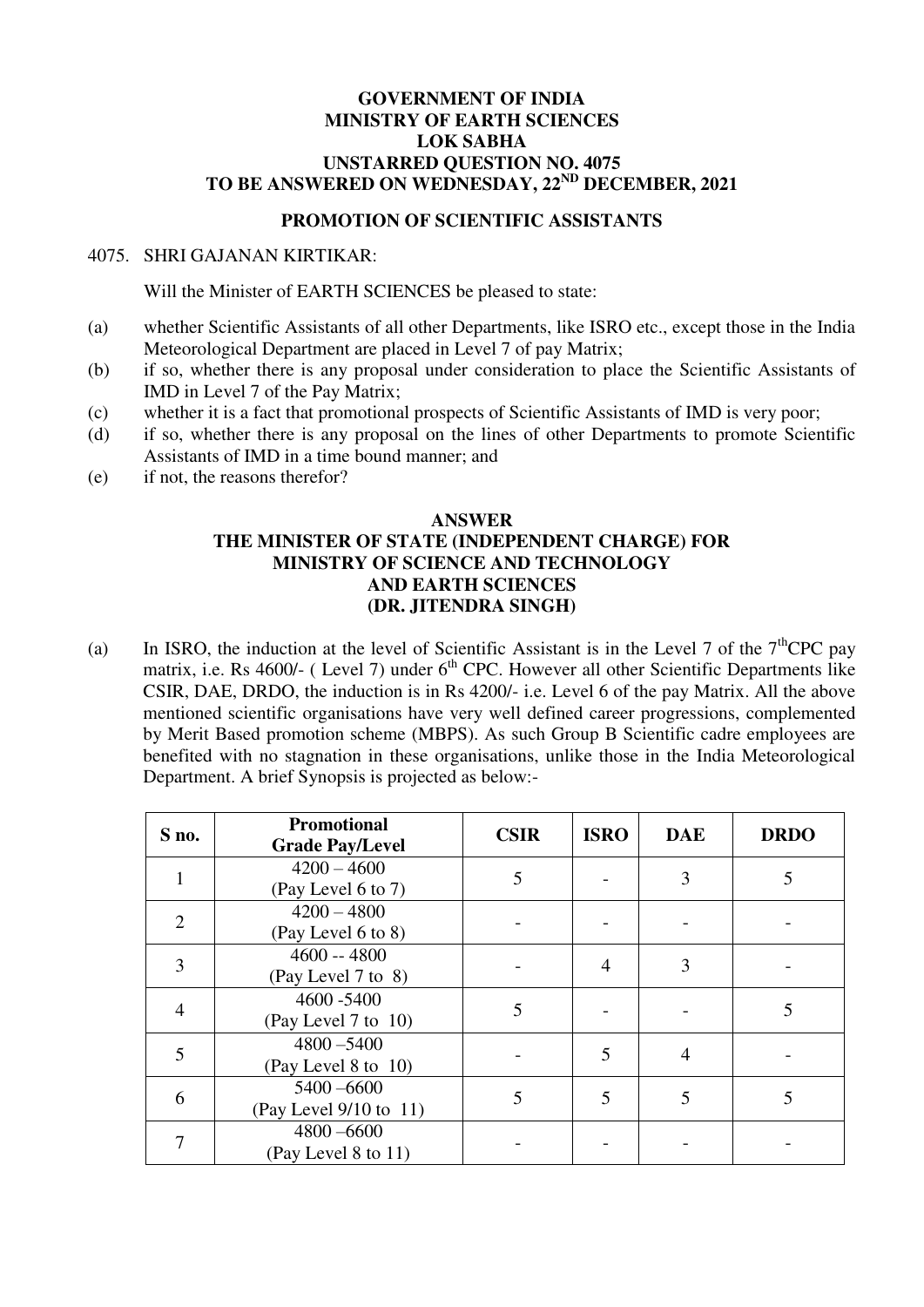| 8  | $6600 - 7600$<br>(Pay Level 11 to 12)          |                     |                        |                     |                     |
|----|------------------------------------------------|---------------------|------------------------|---------------------|---------------------|
| 9  | $7600 - 8700$<br>(Pay Level 12 to 13)          |                     |                        |                     |                     |
| 10 | 8700 - 8900<br>(Pay Level 13 to 13A)           |                     | O                      |                     |                     |
|    | $8900 - 10000$                                 | N/A                 | N/A                    | N/A                 | N/A                 |
|    | <b>Total Promotions</b><br>(Duration in years) | <b>FIVE</b><br>(25) | $\mathbf{SIX}$<br>(32) | <b>FIVE</b><br>(21) | <b>Four</b><br>(21) |

Council of Scientific and Industrial Research (CSIR) -- A Group B scientific official joining at the Grade pay 4200 (Pay level 6) gets promoted to Grade pay 4600 (Pay Level 7), Grade pay 5400 (Pay Level 10), Grade pay 6600 (Pay Level 11), Grade pay 7600 (Pay Level 12) and Grade pay 8700 (Pay Level 13) after completion of 5 years, 10 years, 15 years, 20 years and 25 yrs respectively.

As such, in 25 years of service a Group B scientific staff promoted 5 times in the process from Grade pay 4200 (Pay level 6) to Grade pay 8700 (Pay level 13).

Indian Space Research Organisation (ISRO) -- A Group B scientific official joining at the Grade pay 4600 (Pay level 7) gets promoted to Grade pay 4800 (Pay Level 8), Grade pay 5400 (Pay Level 10), Grade pay 6600 (Pay Level 11), Grade pay 7600 (Pay Level 12), Grade pay 8700 (Pay Level 13) and Grade pay 8900 (Pay Level 13A) after completion of 4 years, 9 years, 14 years, 20 years, 26 yrs and 32 years respectively.

As such, in 32 years of service a Group B scientific staff promoted 6 times in the process from Grade pay 4600 (Pay level 7) to Grade pay 8900 (Pay level 13A).

Department of Atomic Energy (DAE) -- A Group B scientific official joining at the Grade pay 4200 (Pay level 6) gets promoted to Grade pay 4800 (Pay Level 8), Grade pay 5400 (Pay Level 10), Grade pay 6600 (Pay Level 11) and Grade pay 7600 (Pay Level 12) after completion of 3 years, 6 years, 10 years, 15 years and 21 yrs respectively.

As such, in 21 years of service a Group B scientific staff promoted 5 times in the process from Grade pay 4200 (Pay level 6) to Grade pay 7600 (Pay level 12).

Defence Research and Development Organisation(DRDO) -- A Group B scientific official joining at the Grade pay 4200 (Pay level 6) gets promoted to Grade pay 4600 (Pay Level 7), Grade pay 5400 (Pay Level 10), Grade pay 6600 (Pay Level 11) and Grade pay 7600 (Pay Level 12) after completion of 5 years, 10 years, 15 years and 21 yrs respectively.

As such, in 21 years of service a Group B scientific staff promoted 4 times in the process from Grade pay 4200 (Pay level 6) to Grade pay 7600 (Pay level 12).

However, this is not the case in India Meteorological Department where there is stagnation in the promotion of Scientific Assistant cadre due to absence of Merit Based promotion scheme (MBPS).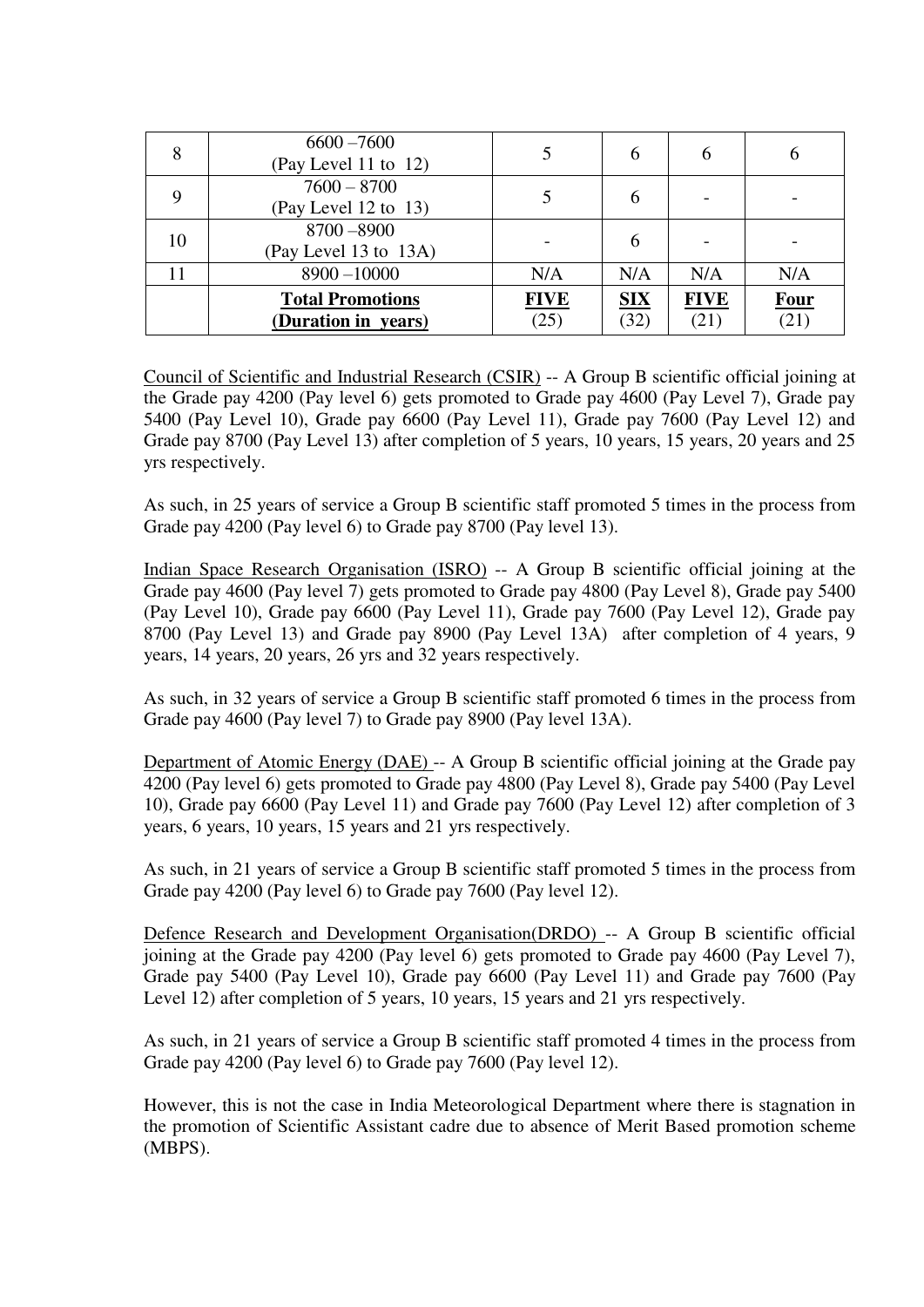In India Meteorological Department, Scientific Assistants get Grade Pay 4600 (Pay Level 7), 4800(pay level 8) and 5400 (pay level 9) after 10, 20 and 30 years of completion of service, respectively, under Modified Assured Career Progression Scheme (MACP). This scheme is applicable for all central government employees.

- (b) Yes, there is a draft proposal to place the Scientific Assistants of IMD in Level 7 of the Pay Matrix which is under consideration of MoES.
- (c) Yes. Actually, the entire Group B Scientific Staff in IMD is devoid of the better promotional avenues/career opportunities. As such the level of stagnation is very high in IMD. The Scientific Assistant cadre is one of the important cadres which is striving hard for the better promotional avenues/carrier progressions. However, this cadre is in perpetual state of stagnation as the one who joined as Scientific Assistants in the year 1996 are still working in the same capacity, stagnating for over 25 years as of now. In India Meteorological Department, Scientific Assistants get Grade Pay 4600 (Pay Level 7) , 4800(pay level 8) and 5400 (pay level 9) after 10, 20 and 30 years of completion of service, respectively, under Modified Assured Career Progression Scheme (MACP). This scheme is applicable for all central government employees.

As per the present scenario their entire career progressions are from Level 6 to Level 8 only (6th CPC:-Rs 4200/- to Rs 4800/-) Whereas, the scientific staff of other identical organizations with entry level qualification of Diploma/Degree in Science have the Career Progression with 6 promotions upto Level 13A in ISRO, 5 promotions upto Level 12 in DAE, 4 promotions upto level-12 in DRDO, 5 promotions upto level-13 in CSIR.

(d) Yes. A well-defined proposal is forwarded to MoES in light of the recommendations of Dr P S Goel Committee on Uniform Career Progression Scheme (UCPS) report published/presented in Nov 2020. IMD submitted its Proposal for introduction of MBPS for Scientific staff which is under consideration of MoES. MBPS proposal of IMD advocates for 5 promotions within the present promotional hierarchy up to the Scientific Officer III in the Level 13 as shown in the table below:

| SI.<br>No. | Designation/<br><b>Sanctioned Strength</b>       | Pay Level $(7th$ CPC) /<br>{Pre-revised (6 <sup>th</sup> CPC) PB<br>$\&$ GP} | <b>Minimum</b><br><b>Residency Period</b><br>linked to<br><b>Performance</b> |
|------------|--------------------------------------------------|------------------------------------------------------------------------------|------------------------------------------------------------------------------|
|            | Scientific Assistant<br>(1972)<br>(FEEDER CADRE) | Level-6 /PB-2 (9300-34800),<br>GP-4200                                       | 5 Years                                                                      |
| 2          | Meteorologist-A<br>(980)                         | Level-7 /PB-2 (9300-34800),<br>GP-4600                                       | 5 Years                                                                      |
| 3          | Meteorologist-B/<br>(512)                        | Level-8 /PB-2 (9300-34800),<br>GP-4800                                       | 6 Years                                                                      |